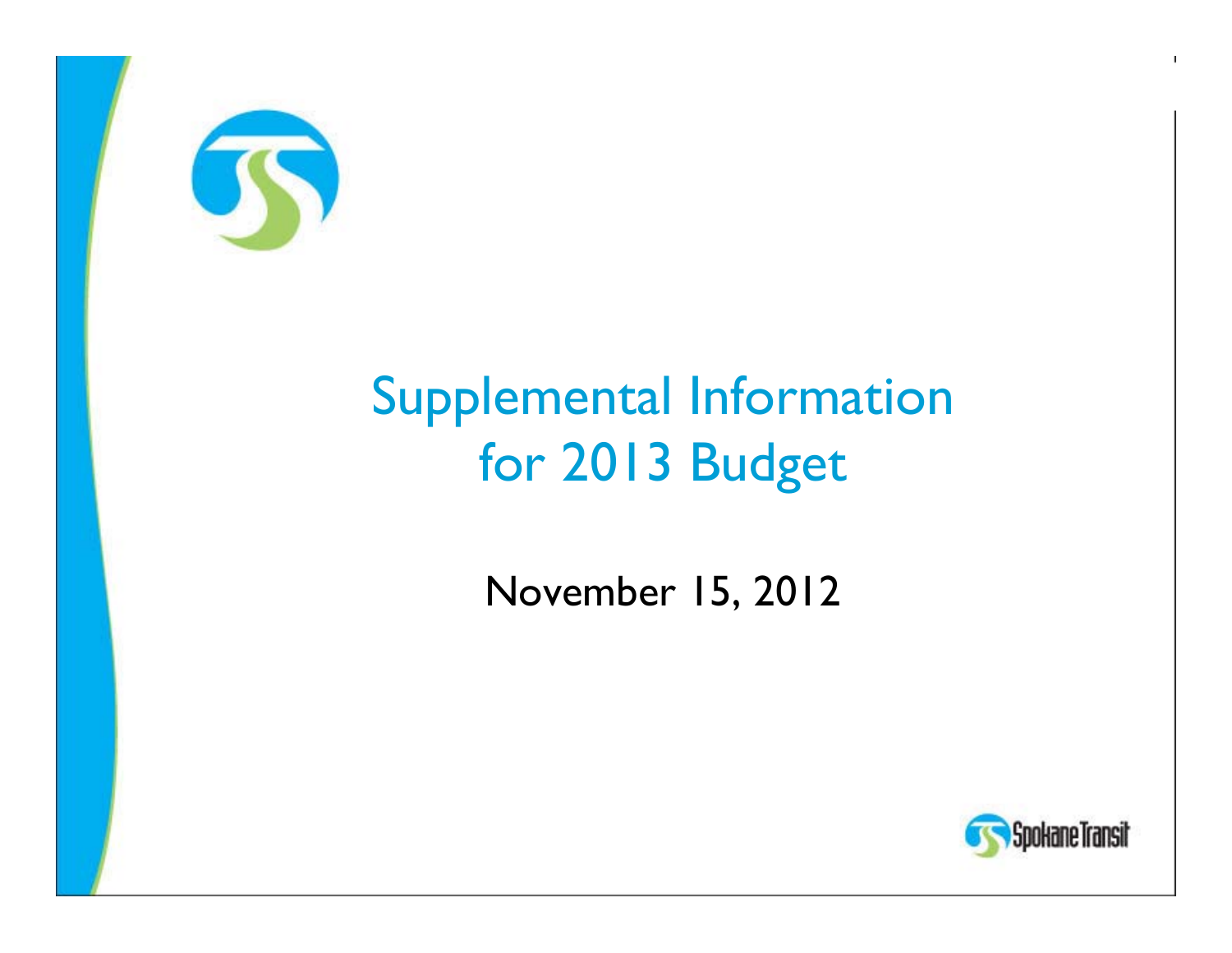## Table of Contents

- 2013 Forecast Model-October 201
- •Key Indicators of 2013 Budget Page 2
- •Staffing for 2013 Budget Page 3
- Page 1

ıkane Transit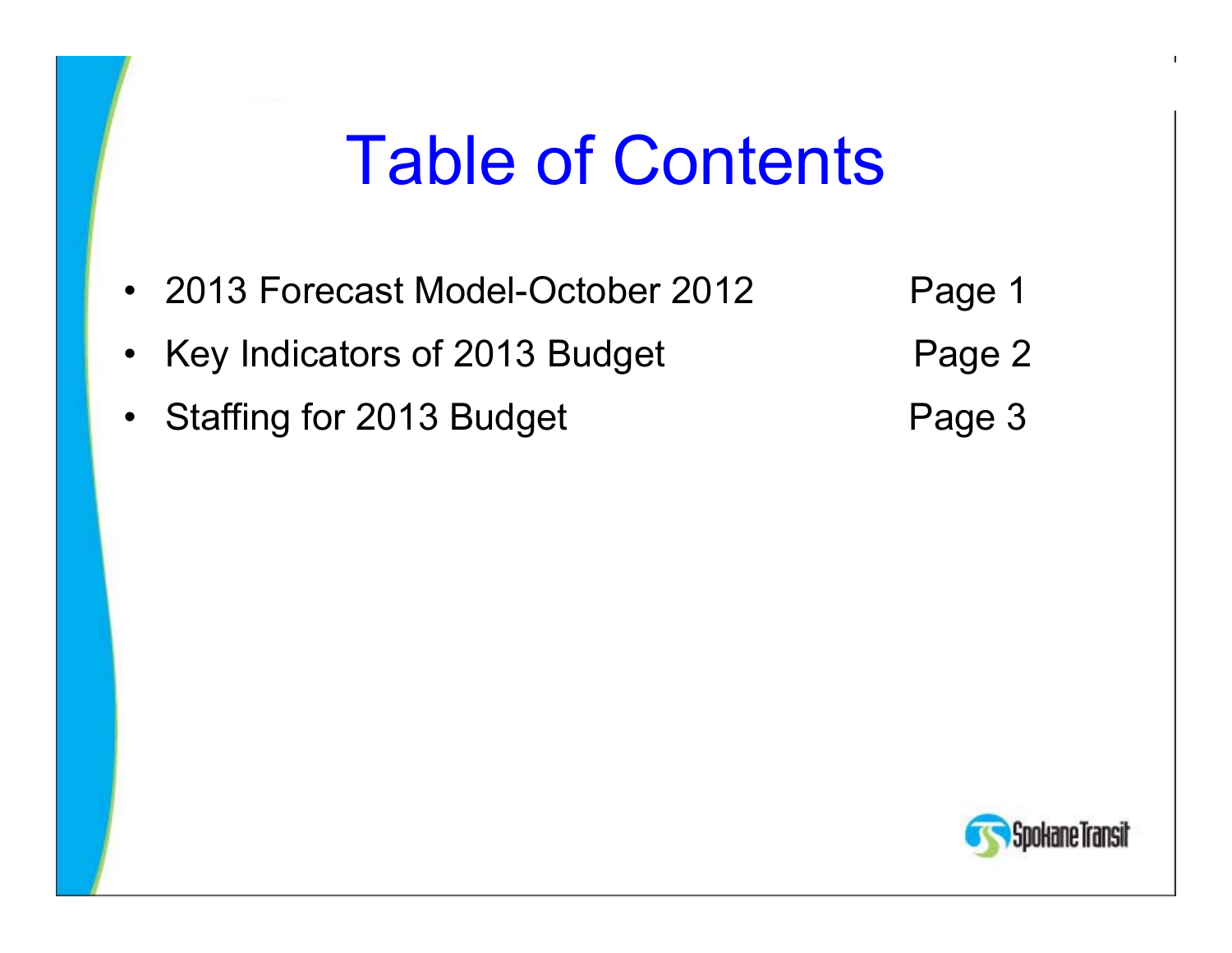Amounts for 2012 and later are based on estimates and are subject to change.

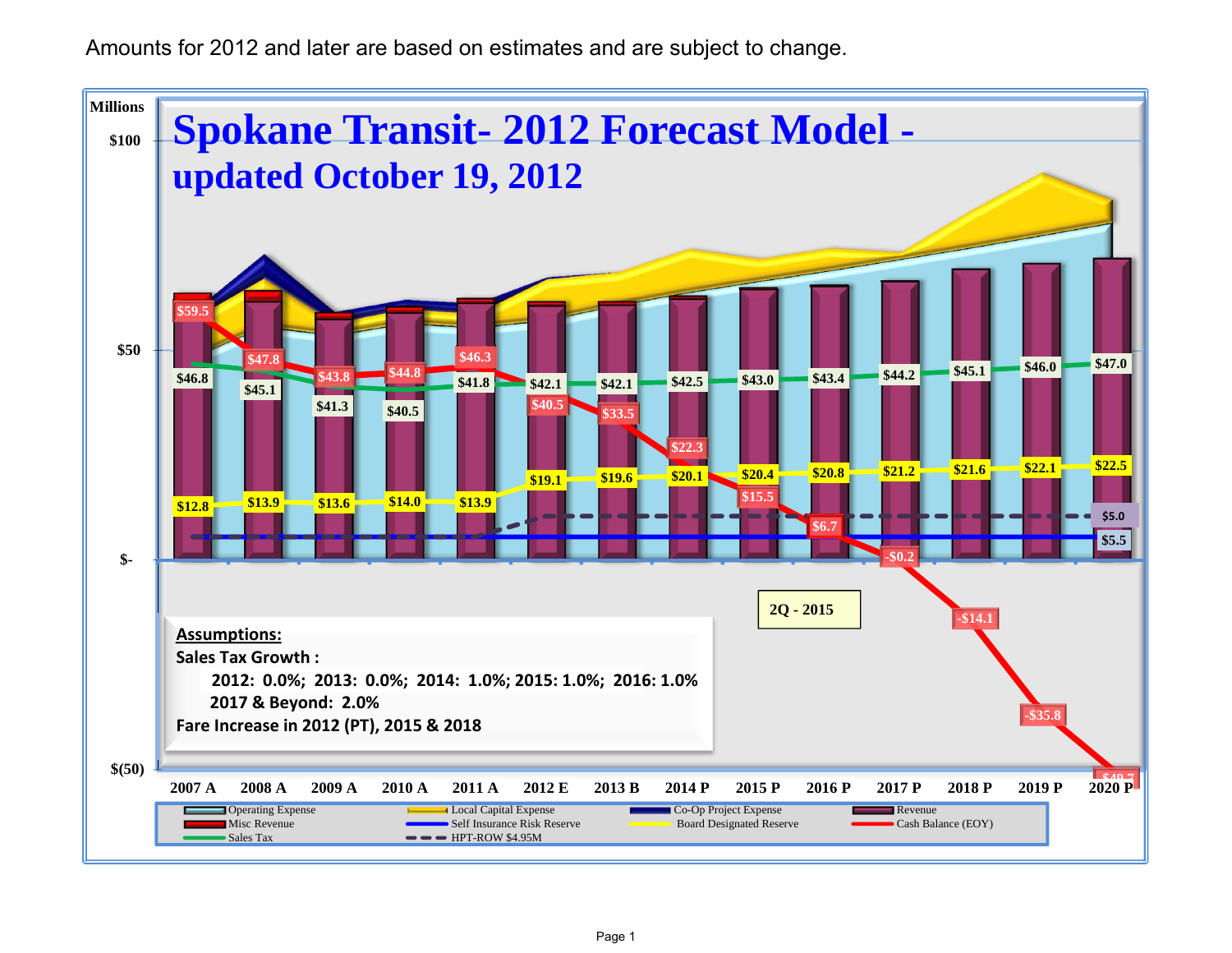## **SPOKANE TRANSIT Key Indicators of Adopted 2013 Operating Budget**

| 2011 Actual %<br><b>Budget</b><br>2012 Budget<br>Change<br>2011 Actual<br><b>Change</b><br><b>Fixed Route Bus Service</b><br><b>Operating Expense (Unallocated)</b><br>\$40,567,551<br>\$38,854,395<br>4.4%<br>\$38,143,406<br>6.4%<br>389.272<br>383,616<br>1.5%<br>397,204<br>$-2.0%$<br><b>Revenue Hours</b><br>10,940,307<br>8.3%<br>Passengers<br>10,100,756<br>10,831,987<br>1.0%<br><b>Revenue Miles</b><br>5,425,904<br>5,356,717<br>1.3%<br>5,539,541<br>$-2.1%$<br>\$8,350,054<br>13.0%<br>\$8,988,852<br>5.0%<br><b>Farebox Revenue</b><br>\$9,434,764<br>21.5%<br>8.2%<br>$-1.3%$<br><b>Farebox Recovery Ratio (Unallocated)</b><br>23.3%<br>23.6%<br>\$0.86<br>4.3%<br>3.9%<br><b>Average Fare</b><br>\$0.83<br>\$0.83<br>\$3.71<br>\$3.85<br><b>Cost per Passenger</b><br>$-3.6%$<br>\$3.52<br>5.3%<br><b>Operating Cost per Revenue Hour (Unallocated)</b><br>\$104.21<br>\$101.28<br>2.9%<br>8.5%<br>\$96.03<br><b>Operating Cost per Revenue Mile (Unallocated)</b><br>\$7.48<br>\$7.25<br>3.1%<br>\$6.89<br>8.6%<br><b>Passenger Vehicles</b><br>134<br>134<br>$-11.3%$<br>$0.0\%$<br>151<br>Paratransit Service<br><b>Operating Expense (Unallocated)</b><br>\$11,812,627<br>\$11,735,174<br>0.7%<br>\$10,222,419<br>15.6%<br><b>Revenue Hours (includes SUV)</b><br>167.305<br>170,449<br>$-1.8%$<br>166,263<br>0.6%<br>Passengers (includes SUV)<br>497,014<br>496,176<br>0.2%<br>485,551<br>2.4%<br>1.2%<br>2,504,974<br>2.7%<br><b>Revenue Miles (includes SUV)</b><br>2,572,566<br>2,542,468<br>19.5%<br><b>Farebox Revenue</b><br>\$651,754<br>\$657,382<br>$-0.9%$<br>\$545,254<br><b>Farebox Recovery Ratio (Unallocated)</b><br>$-1.5%$<br>5.5%<br>5.6%<br>5.3%<br>3.4%<br>\$1.31<br>\$1.32<br>\$1.12<br><b>Average Fare</b><br>$-1.0%$<br>16.8%<br><b>Cost per Passenger</b><br>\$23.77<br>\$23.65<br>0.5%<br>\$21.05<br>12.9%<br><b>Operating Cost per Revenue Hour (Unallocated)</b><br>\$68.85<br>2.6%<br>14.8%<br>\$70.61<br>\$61.48<br><b>Operating Cost per Revenue Mile (Unallocated)</b><br>\$4.59<br>$-0.5%$<br>\$4.08<br>12.5%<br>\$4.62<br><b>Passenger Vehicles (Directly Operated)</b><br>70<br>70<br>$0.0\%$<br>70<br>$0.0\%$<br>42<br>44<br>Passenger Vehicles (Contracted)(exc. 11 SUV)<br>52<br>$-4.5%$<br>$-19.2%$<br>Vanpool Service<br><b>Operating Expense (Unallocated)</b><br>\$762,730<br>16.0%<br>37.7%<br>\$884,434<br>\$642,450<br><b>Revenue Hours (excludes SUV)</b><br>37,235<br>29,679<br>25.5%<br>27,304<br>36.4%<br>Passengers (excludes SUV)<br>291,523<br>268,341<br>232,816<br>8.6%<br>25.2%<br>25.5%<br><b>Revenue Miles (excludes SUV)</b><br>1.396.315<br>1.112.968<br>1.025.192<br>36.2%<br>\$776,225<br>\$671,480<br><b>Farebox Revenue</b><br>15.6%<br>\$617,668<br>25.7%<br>Passenger Vehicles (includes SUV)<br>133<br>123<br>8.1%<br>118<br>12.7%<br><b>Financial Summary Highlights</b><br><b>Sales Tax Revenues</b><br>\$42,105,025<br>\$41,702,017<br>1.0%<br>\$41,855,394<br>0.6%<br><b>Federal Preventive Maintenance &amp; Other Fed Grants</b><br>7,607,082<br>8,027,882<br>$-5.2%$<br>\$8,056,629<br>$-5.6%$<br>1.5%<br>$-1.2%$<br><b>Total Revenues (Exc. Capital)</b><br>\$61,784,911<br>\$60,853,855<br>\$62,565,820<br>\$60,980,577<br>\$58,699,823<br>3.9%<br>\$55,728,202<br>9.4%<br><b>Total Operating Expense</b><br><b>Local Capital Investment</b><br>$-19.5%$<br>145.3%<br>\$7,720,019<br>\$9,592,966<br>\$3,147,172<br><b>Total Capital Expense</b><br>\$14,115,538<br>\$16,175,418<br>$-12.7%$<br>\$6,587,913<br>114.3%<br>\$0<br>\$436.299<br>$-100.0\%$<br>\$2,412,786<br>$-100.0\%$ |                                    |              | 2013 Budget vs. |  |  |  |  |  |
|---------------------------------------------------------------------------------------------------------------------------------------------------------------------------------------------------------------------------------------------------------------------------------------------------------------------------------------------------------------------------------------------------------------------------------------------------------------------------------------------------------------------------------------------------------------------------------------------------------------------------------------------------------------------------------------------------------------------------------------------------------------------------------------------------------------------------------------------------------------------------------------------------------------------------------------------------------------------------------------------------------------------------------------------------------------------------------------------------------------------------------------------------------------------------------------------------------------------------------------------------------------------------------------------------------------------------------------------------------------------------------------------------------------------------------------------------------------------------------------------------------------------------------------------------------------------------------------------------------------------------------------------------------------------------------------------------------------------------------------------------------------------------------------------------------------------------------------------------------------------------------------------------------------------------------------------------------------------------------------------------------------------------------------------------------------------------------------------------------------------------------------------------------------------------------------------------------------------------------------------------------------------------------------------------------------------------------------------------------------------------------------------------------------------------------------------------------------------------------------------------------------------------------------------------------------------------------------------------------------------------------------------------------------------------------------------------------------------------------------------------------------------------------------------------------------------------------------------------------------------------------------------------------------------------------------------------------------------------------------------------------------------------------------------------------------------------------------------------------------------------------------------------------------------------------------------------------------------------------------------------------------------------------------------------------------------------------------------------------------------------------------------------------------------------------------------------------------------------------------------------------------------------------------------------------------------------------------|------------------------------------|--------------|-----------------|--|--|--|--|--|
|                                                                                                                                                                                                                                                                                                                                                                                                                                                                                                                                                                                                                                                                                                                                                                                                                                                                                                                                                                                                                                                                                                                                                                                                                                                                                                                                                                                                                                                                                                                                                                                                                                                                                                                                                                                                                                                                                                                                                                                                                                                                                                                                                                                                                                                                                                                                                                                                                                                                                                                                                                                                                                                                                                                                                                                                                                                                                                                                                                                                                                                                                                                                                                                                                                                                                                                                                                                                                                                                                                                                                                                       |                                    | Adopted 2013 | 2012 Budget %   |  |  |  |  |  |
|                                                                                                                                                                                                                                                                                                                                                                                                                                                                                                                                                                                                                                                                                                                                                                                                                                                                                                                                                                                                                                                                                                                                                                                                                                                                                                                                                                                                                                                                                                                                                                                                                                                                                                                                                                                                                                                                                                                                                                                                                                                                                                                                                                                                                                                                                                                                                                                                                                                                                                                                                                                                                                                                                                                                                                                                                                                                                                                                                                                                                                                                                                                                                                                                                                                                                                                                                                                                                                                                                                                                                                                       |                                    |              |                 |  |  |  |  |  |
|                                                                                                                                                                                                                                                                                                                                                                                                                                                                                                                                                                                                                                                                                                                                                                                                                                                                                                                                                                                                                                                                                                                                                                                                                                                                                                                                                                                                                                                                                                                                                                                                                                                                                                                                                                                                                                                                                                                                                                                                                                                                                                                                                                                                                                                                                                                                                                                                                                                                                                                                                                                                                                                                                                                                                                                                                                                                                                                                                                                                                                                                                                                                                                                                                                                                                                                                                                                                                                                                                                                                                                                       |                                    |              |                 |  |  |  |  |  |
|                                                                                                                                                                                                                                                                                                                                                                                                                                                                                                                                                                                                                                                                                                                                                                                                                                                                                                                                                                                                                                                                                                                                                                                                                                                                                                                                                                                                                                                                                                                                                                                                                                                                                                                                                                                                                                                                                                                                                                                                                                                                                                                                                                                                                                                                                                                                                                                                                                                                                                                                                                                                                                                                                                                                                                                                                                                                                                                                                                                                                                                                                                                                                                                                                                                                                                                                                                                                                                                                                                                                                                                       |                                    |              |                 |  |  |  |  |  |
|                                                                                                                                                                                                                                                                                                                                                                                                                                                                                                                                                                                                                                                                                                                                                                                                                                                                                                                                                                                                                                                                                                                                                                                                                                                                                                                                                                                                                                                                                                                                                                                                                                                                                                                                                                                                                                                                                                                                                                                                                                                                                                                                                                                                                                                                                                                                                                                                                                                                                                                                                                                                                                                                                                                                                                                                                                                                                                                                                                                                                                                                                                                                                                                                                                                                                                                                                                                                                                                                                                                                                                                       |                                    |              |                 |  |  |  |  |  |
|                                                                                                                                                                                                                                                                                                                                                                                                                                                                                                                                                                                                                                                                                                                                                                                                                                                                                                                                                                                                                                                                                                                                                                                                                                                                                                                                                                                                                                                                                                                                                                                                                                                                                                                                                                                                                                                                                                                                                                                                                                                                                                                                                                                                                                                                                                                                                                                                                                                                                                                                                                                                                                                                                                                                                                                                                                                                                                                                                                                                                                                                                                                                                                                                                                                                                                                                                                                                                                                                                                                                                                                       |                                    |              |                 |  |  |  |  |  |
|                                                                                                                                                                                                                                                                                                                                                                                                                                                                                                                                                                                                                                                                                                                                                                                                                                                                                                                                                                                                                                                                                                                                                                                                                                                                                                                                                                                                                                                                                                                                                                                                                                                                                                                                                                                                                                                                                                                                                                                                                                                                                                                                                                                                                                                                                                                                                                                                                                                                                                                                                                                                                                                                                                                                                                                                                                                                                                                                                                                                                                                                                                                                                                                                                                                                                                                                                                                                                                                                                                                                                                                       |                                    |              |                 |  |  |  |  |  |
|                                                                                                                                                                                                                                                                                                                                                                                                                                                                                                                                                                                                                                                                                                                                                                                                                                                                                                                                                                                                                                                                                                                                                                                                                                                                                                                                                                                                                                                                                                                                                                                                                                                                                                                                                                                                                                                                                                                                                                                                                                                                                                                                                                                                                                                                                                                                                                                                                                                                                                                                                                                                                                                                                                                                                                                                                                                                                                                                                                                                                                                                                                                                                                                                                                                                                                                                                                                                                                                                                                                                                                                       |                                    |              |                 |  |  |  |  |  |
|                                                                                                                                                                                                                                                                                                                                                                                                                                                                                                                                                                                                                                                                                                                                                                                                                                                                                                                                                                                                                                                                                                                                                                                                                                                                                                                                                                                                                                                                                                                                                                                                                                                                                                                                                                                                                                                                                                                                                                                                                                                                                                                                                                                                                                                                                                                                                                                                                                                                                                                                                                                                                                                                                                                                                                                                                                                                                                                                                                                                                                                                                                                                                                                                                                                                                                                                                                                                                                                                                                                                                                                       |                                    |              |                 |  |  |  |  |  |
|                                                                                                                                                                                                                                                                                                                                                                                                                                                                                                                                                                                                                                                                                                                                                                                                                                                                                                                                                                                                                                                                                                                                                                                                                                                                                                                                                                                                                                                                                                                                                                                                                                                                                                                                                                                                                                                                                                                                                                                                                                                                                                                                                                                                                                                                                                                                                                                                                                                                                                                                                                                                                                                                                                                                                                                                                                                                                                                                                                                                                                                                                                                                                                                                                                                                                                                                                                                                                                                                                                                                                                                       |                                    |              |                 |  |  |  |  |  |
|                                                                                                                                                                                                                                                                                                                                                                                                                                                                                                                                                                                                                                                                                                                                                                                                                                                                                                                                                                                                                                                                                                                                                                                                                                                                                                                                                                                                                                                                                                                                                                                                                                                                                                                                                                                                                                                                                                                                                                                                                                                                                                                                                                                                                                                                                                                                                                                                                                                                                                                                                                                                                                                                                                                                                                                                                                                                                                                                                                                                                                                                                                                                                                                                                                                                                                                                                                                                                                                                                                                                                                                       |                                    |              |                 |  |  |  |  |  |
|                                                                                                                                                                                                                                                                                                                                                                                                                                                                                                                                                                                                                                                                                                                                                                                                                                                                                                                                                                                                                                                                                                                                                                                                                                                                                                                                                                                                                                                                                                                                                                                                                                                                                                                                                                                                                                                                                                                                                                                                                                                                                                                                                                                                                                                                                                                                                                                                                                                                                                                                                                                                                                                                                                                                                                                                                                                                                                                                                                                                                                                                                                                                                                                                                                                                                                                                                                                                                                                                                                                                                                                       |                                    |              |                 |  |  |  |  |  |
|                                                                                                                                                                                                                                                                                                                                                                                                                                                                                                                                                                                                                                                                                                                                                                                                                                                                                                                                                                                                                                                                                                                                                                                                                                                                                                                                                                                                                                                                                                                                                                                                                                                                                                                                                                                                                                                                                                                                                                                                                                                                                                                                                                                                                                                                                                                                                                                                                                                                                                                                                                                                                                                                                                                                                                                                                                                                                                                                                                                                                                                                                                                                                                                                                                                                                                                                                                                                                                                                                                                                                                                       |                                    |              |                 |  |  |  |  |  |
|                                                                                                                                                                                                                                                                                                                                                                                                                                                                                                                                                                                                                                                                                                                                                                                                                                                                                                                                                                                                                                                                                                                                                                                                                                                                                                                                                                                                                                                                                                                                                                                                                                                                                                                                                                                                                                                                                                                                                                                                                                                                                                                                                                                                                                                                                                                                                                                                                                                                                                                                                                                                                                                                                                                                                                                                                                                                                                                                                                                                                                                                                                                                                                                                                                                                                                                                                                                                                                                                                                                                                                                       |                                    |              |                 |  |  |  |  |  |
|                                                                                                                                                                                                                                                                                                                                                                                                                                                                                                                                                                                                                                                                                                                                                                                                                                                                                                                                                                                                                                                                                                                                                                                                                                                                                                                                                                                                                                                                                                                                                                                                                                                                                                                                                                                                                                                                                                                                                                                                                                                                                                                                                                                                                                                                                                                                                                                                                                                                                                                                                                                                                                                                                                                                                                                                                                                                                                                                                                                                                                                                                                                                                                                                                                                                                                                                                                                                                                                                                                                                                                                       |                                    |              |                 |  |  |  |  |  |
|                                                                                                                                                                                                                                                                                                                                                                                                                                                                                                                                                                                                                                                                                                                                                                                                                                                                                                                                                                                                                                                                                                                                                                                                                                                                                                                                                                                                                                                                                                                                                                                                                                                                                                                                                                                                                                                                                                                                                                                                                                                                                                                                                                                                                                                                                                                                                                                                                                                                                                                                                                                                                                                                                                                                                                                                                                                                                                                                                                                                                                                                                                                                                                                                                                                                                                                                                                                                                                                                                                                                                                                       |                                    |              |                 |  |  |  |  |  |
|                                                                                                                                                                                                                                                                                                                                                                                                                                                                                                                                                                                                                                                                                                                                                                                                                                                                                                                                                                                                                                                                                                                                                                                                                                                                                                                                                                                                                                                                                                                                                                                                                                                                                                                                                                                                                                                                                                                                                                                                                                                                                                                                                                                                                                                                                                                                                                                                                                                                                                                                                                                                                                                                                                                                                                                                                                                                                                                                                                                                                                                                                                                                                                                                                                                                                                                                                                                                                                                                                                                                                                                       |                                    |              |                 |  |  |  |  |  |
|                                                                                                                                                                                                                                                                                                                                                                                                                                                                                                                                                                                                                                                                                                                                                                                                                                                                                                                                                                                                                                                                                                                                                                                                                                                                                                                                                                                                                                                                                                                                                                                                                                                                                                                                                                                                                                                                                                                                                                                                                                                                                                                                                                                                                                                                                                                                                                                                                                                                                                                                                                                                                                                                                                                                                                                                                                                                                                                                                                                                                                                                                                                                                                                                                                                                                                                                                                                                                                                                                                                                                                                       |                                    |              |                 |  |  |  |  |  |
|                                                                                                                                                                                                                                                                                                                                                                                                                                                                                                                                                                                                                                                                                                                                                                                                                                                                                                                                                                                                                                                                                                                                                                                                                                                                                                                                                                                                                                                                                                                                                                                                                                                                                                                                                                                                                                                                                                                                                                                                                                                                                                                                                                                                                                                                                                                                                                                                                                                                                                                                                                                                                                                                                                                                                                                                                                                                                                                                                                                                                                                                                                                                                                                                                                                                                                                                                                                                                                                                                                                                                                                       |                                    |              |                 |  |  |  |  |  |
|                                                                                                                                                                                                                                                                                                                                                                                                                                                                                                                                                                                                                                                                                                                                                                                                                                                                                                                                                                                                                                                                                                                                                                                                                                                                                                                                                                                                                                                                                                                                                                                                                                                                                                                                                                                                                                                                                                                                                                                                                                                                                                                                                                                                                                                                                                                                                                                                                                                                                                                                                                                                                                                                                                                                                                                                                                                                                                                                                                                                                                                                                                                                                                                                                                                                                                                                                                                                                                                                                                                                                                                       |                                    |              |                 |  |  |  |  |  |
|                                                                                                                                                                                                                                                                                                                                                                                                                                                                                                                                                                                                                                                                                                                                                                                                                                                                                                                                                                                                                                                                                                                                                                                                                                                                                                                                                                                                                                                                                                                                                                                                                                                                                                                                                                                                                                                                                                                                                                                                                                                                                                                                                                                                                                                                                                                                                                                                                                                                                                                                                                                                                                                                                                                                                                                                                                                                                                                                                                                                                                                                                                                                                                                                                                                                                                                                                                                                                                                                                                                                                                                       |                                    |              |                 |  |  |  |  |  |
|                                                                                                                                                                                                                                                                                                                                                                                                                                                                                                                                                                                                                                                                                                                                                                                                                                                                                                                                                                                                                                                                                                                                                                                                                                                                                                                                                                                                                                                                                                                                                                                                                                                                                                                                                                                                                                                                                                                                                                                                                                                                                                                                                                                                                                                                                                                                                                                                                                                                                                                                                                                                                                                                                                                                                                                                                                                                                                                                                                                                                                                                                                                                                                                                                                                                                                                                                                                                                                                                                                                                                                                       |                                    |              |                 |  |  |  |  |  |
|                                                                                                                                                                                                                                                                                                                                                                                                                                                                                                                                                                                                                                                                                                                                                                                                                                                                                                                                                                                                                                                                                                                                                                                                                                                                                                                                                                                                                                                                                                                                                                                                                                                                                                                                                                                                                                                                                                                                                                                                                                                                                                                                                                                                                                                                                                                                                                                                                                                                                                                                                                                                                                                                                                                                                                                                                                                                                                                                                                                                                                                                                                                                                                                                                                                                                                                                                                                                                                                                                                                                                                                       |                                    |              |                 |  |  |  |  |  |
|                                                                                                                                                                                                                                                                                                                                                                                                                                                                                                                                                                                                                                                                                                                                                                                                                                                                                                                                                                                                                                                                                                                                                                                                                                                                                                                                                                                                                                                                                                                                                                                                                                                                                                                                                                                                                                                                                                                                                                                                                                                                                                                                                                                                                                                                                                                                                                                                                                                                                                                                                                                                                                                                                                                                                                                                                                                                                                                                                                                                                                                                                                                                                                                                                                                                                                                                                                                                                                                                                                                                                                                       |                                    |              |                 |  |  |  |  |  |
|                                                                                                                                                                                                                                                                                                                                                                                                                                                                                                                                                                                                                                                                                                                                                                                                                                                                                                                                                                                                                                                                                                                                                                                                                                                                                                                                                                                                                                                                                                                                                                                                                                                                                                                                                                                                                                                                                                                                                                                                                                                                                                                                                                                                                                                                                                                                                                                                                                                                                                                                                                                                                                                                                                                                                                                                                                                                                                                                                                                                                                                                                                                                                                                                                                                                                                                                                                                                                                                                                                                                                                                       |                                    |              |                 |  |  |  |  |  |
|                                                                                                                                                                                                                                                                                                                                                                                                                                                                                                                                                                                                                                                                                                                                                                                                                                                                                                                                                                                                                                                                                                                                                                                                                                                                                                                                                                                                                                                                                                                                                                                                                                                                                                                                                                                                                                                                                                                                                                                                                                                                                                                                                                                                                                                                                                                                                                                                                                                                                                                                                                                                                                                                                                                                                                                                                                                                                                                                                                                                                                                                                                                                                                                                                                                                                                                                                                                                                                                                                                                                                                                       |                                    |              |                 |  |  |  |  |  |
|                                                                                                                                                                                                                                                                                                                                                                                                                                                                                                                                                                                                                                                                                                                                                                                                                                                                                                                                                                                                                                                                                                                                                                                                                                                                                                                                                                                                                                                                                                                                                                                                                                                                                                                                                                                                                                                                                                                                                                                                                                                                                                                                                                                                                                                                                                                                                                                                                                                                                                                                                                                                                                                                                                                                                                                                                                                                                                                                                                                                                                                                                                                                                                                                                                                                                                                                                                                                                                                                                                                                                                                       |                                    |              |                 |  |  |  |  |  |
|                                                                                                                                                                                                                                                                                                                                                                                                                                                                                                                                                                                                                                                                                                                                                                                                                                                                                                                                                                                                                                                                                                                                                                                                                                                                                                                                                                                                                                                                                                                                                                                                                                                                                                                                                                                                                                                                                                                                                                                                                                                                                                                                                                                                                                                                                                                                                                                                                                                                                                                                                                                                                                                                                                                                                                                                                                                                                                                                                                                                                                                                                                                                                                                                                                                                                                                                                                                                                                                                                                                                                                                       |                                    |              |                 |  |  |  |  |  |
|                                                                                                                                                                                                                                                                                                                                                                                                                                                                                                                                                                                                                                                                                                                                                                                                                                                                                                                                                                                                                                                                                                                                                                                                                                                                                                                                                                                                                                                                                                                                                                                                                                                                                                                                                                                                                                                                                                                                                                                                                                                                                                                                                                                                                                                                                                                                                                                                                                                                                                                                                                                                                                                                                                                                                                                                                                                                                                                                                                                                                                                                                                                                                                                                                                                                                                                                                                                                                                                                                                                                                                                       |                                    |              |                 |  |  |  |  |  |
|                                                                                                                                                                                                                                                                                                                                                                                                                                                                                                                                                                                                                                                                                                                                                                                                                                                                                                                                                                                                                                                                                                                                                                                                                                                                                                                                                                                                                                                                                                                                                                                                                                                                                                                                                                                                                                                                                                                                                                                                                                                                                                                                                                                                                                                                                                                                                                                                                                                                                                                                                                                                                                                                                                                                                                                                                                                                                                                                                                                                                                                                                                                                                                                                                                                                                                                                                                                                                                                                                                                                                                                       |                                    |              |                 |  |  |  |  |  |
|                                                                                                                                                                                                                                                                                                                                                                                                                                                                                                                                                                                                                                                                                                                                                                                                                                                                                                                                                                                                                                                                                                                                                                                                                                                                                                                                                                                                                                                                                                                                                                                                                                                                                                                                                                                                                                                                                                                                                                                                                                                                                                                                                                                                                                                                                                                                                                                                                                                                                                                                                                                                                                                                                                                                                                                                                                                                                                                                                                                                                                                                                                                                                                                                                                                                                                                                                                                                                                                                                                                                                                                       |                                    |              |                 |  |  |  |  |  |
|                                                                                                                                                                                                                                                                                                                                                                                                                                                                                                                                                                                                                                                                                                                                                                                                                                                                                                                                                                                                                                                                                                                                                                                                                                                                                                                                                                                                                                                                                                                                                                                                                                                                                                                                                                                                                                                                                                                                                                                                                                                                                                                                                                                                                                                                                                                                                                                                                                                                                                                                                                                                                                                                                                                                                                                                                                                                                                                                                                                                                                                                                                                                                                                                                                                                                                                                                                                                                                                                                                                                                                                       |                                    |              |                 |  |  |  |  |  |
|                                                                                                                                                                                                                                                                                                                                                                                                                                                                                                                                                                                                                                                                                                                                                                                                                                                                                                                                                                                                                                                                                                                                                                                                                                                                                                                                                                                                                                                                                                                                                                                                                                                                                                                                                                                                                                                                                                                                                                                                                                                                                                                                                                                                                                                                                                                                                                                                                                                                                                                                                                                                                                                                                                                                                                                                                                                                                                                                                                                                                                                                                                                                                                                                                                                                                                                                                                                                                                                                                                                                                                                       |                                    |              |                 |  |  |  |  |  |
|                                                                                                                                                                                                                                                                                                                                                                                                                                                                                                                                                                                                                                                                                                                                                                                                                                                                                                                                                                                                                                                                                                                                                                                                                                                                                                                                                                                                                                                                                                                                                                                                                                                                                                                                                                                                                                                                                                                                                                                                                                                                                                                                                                                                                                                                                                                                                                                                                                                                                                                                                                                                                                                                                                                                                                                                                                                                                                                                                                                                                                                                                                                                                                                                                                                                                                                                                                                                                                                                                                                                                                                       |                                    |              |                 |  |  |  |  |  |
|                                                                                                                                                                                                                                                                                                                                                                                                                                                                                                                                                                                                                                                                                                                                                                                                                                                                                                                                                                                                                                                                                                                                                                                                                                                                                                                                                                                                                                                                                                                                                                                                                                                                                                                                                                                                                                                                                                                                                                                                                                                                                                                                                                                                                                                                                                                                                                                                                                                                                                                                                                                                                                                                                                                                                                                                                                                                                                                                                                                                                                                                                                                                                                                                                                                                                                                                                                                                                                                                                                                                                                                       |                                    |              |                 |  |  |  |  |  |
|                                                                                                                                                                                                                                                                                                                                                                                                                                                                                                                                                                                                                                                                                                                                                                                                                                                                                                                                                                                                                                                                                                                                                                                                                                                                                                                                                                                                                                                                                                                                                                                                                                                                                                                                                                                                                                                                                                                                                                                                                                                                                                                                                                                                                                                                                                                                                                                                                                                                                                                                                                                                                                                                                                                                                                                                                                                                                                                                                                                                                                                                                                                                                                                                                                                                                                                                                                                                                                                                                                                                                                                       |                                    |              |                 |  |  |  |  |  |
|                                                                                                                                                                                                                                                                                                                                                                                                                                                                                                                                                                                                                                                                                                                                                                                                                                                                                                                                                                                                                                                                                                                                                                                                                                                                                                                                                                                                                                                                                                                                                                                                                                                                                                                                                                                                                                                                                                                                                                                                                                                                                                                                                                                                                                                                                                                                                                                                                                                                                                                                                                                                                                                                                                                                                                                                                                                                                                                                                                                                                                                                                                                                                                                                                                                                                                                                                                                                                                                                                                                                                                                       |                                    |              |                 |  |  |  |  |  |
|                                                                                                                                                                                                                                                                                                                                                                                                                                                                                                                                                                                                                                                                                                                                                                                                                                                                                                                                                                                                                                                                                                                                                                                                                                                                                                                                                                                                                                                                                                                                                                                                                                                                                                                                                                                                                                                                                                                                                                                                                                                                                                                                                                                                                                                                                                                                                                                                                                                                                                                                                                                                                                                                                                                                                                                                                                                                                                                                                                                                                                                                                                                                                                                                                                                                                                                                                                                                                                                                                                                                                                                       |                                    |              |                 |  |  |  |  |  |
|                                                                                                                                                                                                                                                                                                                                                                                                                                                                                                                                                                                                                                                                                                                                                                                                                                                                                                                                                                                                                                                                                                                                                                                                                                                                                                                                                                                                                                                                                                                                                                                                                                                                                                                                                                                                                                                                                                                                                                                                                                                                                                                                                                                                                                                                                                                                                                                                                                                                                                                                                                                                                                                                                                                                                                                                                                                                                                                                                                                                                                                                                                                                                                                                                                                                                                                                                                                                                                                                                                                                                                                       |                                    |              |                 |  |  |  |  |  |
|                                                                                                                                                                                                                                                                                                                                                                                                                                                                                                                                                                                                                                                                                                                                                                                                                                                                                                                                                                                                                                                                                                                                                                                                                                                                                                                                                                                                                                                                                                                                                                                                                                                                                                                                                                                                                                                                                                                                                                                                                                                                                                                                                                                                                                                                                                                                                                                                                                                                                                                                                                                                                                                                                                                                                                                                                                                                                                                                                                                                                                                                                                                                                                                                                                                                                                                                                                                                                                                                                                                                                                                       |                                    |              |                 |  |  |  |  |  |
|                                                                                                                                                                                                                                                                                                                                                                                                                                                                                                                                                                                                                                                                                                                                                                                                                                                                                                                                                                                                                                                                                                                                                                                                                                                                                                                                                                                                                                                                                                                                                                                                                                                                                                                                                                                                                                                                                                                                                                                                                                                                                                                                                                                                                                                                                                                                                                                                                                                                                                                                                                                                                                                                                                                                                                                                                                                                                                                                                                                                                                                                                                                                                                                                                                                                                                                                                                                                                                                                                                                                                                                       |                                    |              |                 |  |  |  |  |  |
|                                                                                                                                                                                                                                                                                                                                                                                                                                                                                                                                                                                                                                                                                                                                                                                                                                                                                                                                                                                                                                                                                                                                                                                                                                                                                                                                                                                                                                                                                                                                                                                                                                                                                                                                                                                                                                                                                                                                                                                                                                                                                                                                                                                                                                                                                                                                                                                                                                                                                                                                                                                                                                                                                                                                                                                                                                                                                                                                                                                                                                                                                                                                                                                                                                                                                                                                                                                                                                                                                                                                                                                       |                                    |              |                 |  |  |  |  |  |
|                                                                                                                                                                                                                                                                                                                                                                                                                                                                                                                                                                                                                                                                                                                                                                                                                                                                                                                                                                                                                                                                                                                                                                                                                                                                                                                                                                                                                                                                                                                                                                                                                                                                                                                                                                                                                                                                                                                                                                                                                                                                                                                                                                                                                                                                                                                                                                                                                                                                                                                                                                                                                                                                                                                                                                                                                                                                                                                                                                                                                                                                                                                                                                                                                                                                                                                                                                                                                                                                                                                                                                                       |                                    |              |                 |  |  |  |  |  |
|                                                                                                                                                                                                                                                                                                                                                                                                                                                                                                                                                                                                                                                                                                                                                                                                                                                                                                                                                                                                                                                                                                                                                                                                                                                                                                                                                                                                                                                                                                                                                                                                                                                                                                                                                                                                                                                                                                                                                                                                                                                                                                                                                                                                                                                                                                                                                                                                                                                                                                                                                                                                                                                                                                                                                                                                                                                                                                                                                                                                                                                                                                                                                                                                                                                                                                                                                                                                                                                                                                                                                                                       |                                    |              |                 |  |  |  |  |  |
|                                                                                                                                                                                                                                                                                                                                                                                                                                                                                                                                                                                                                                                                                                                                                                                                                                                                                                                                                                                                                                                                                                                                                                                                                                                                                                                                                                                                                                                                                                                                                                                                                                                                                                                                                                                                                                                                                                                                                                                                                                                                                                                                                                                                                                                                                                                                                                                                                                                                                                                                                                                                                                                                                                                                                                                                                                                                                                                                                                                                                                                                                                                                                                                                                                                                                                                                                                                                                                                                                                                                                                                       | <b>Cooperative Street Projects</b> |              |                 |  |  |  |  |  |
| <b>Decrease in Cash</b><br>\$6,915,685<br>\$7,875,233                                                                                                                                                                                                                                                                                                                                                                                                                                                                                                                                                                                                                                                                                                                                                                                                                                                                                                                                                                                                                                                                                                                                                                                                                                                                                                                                                                                                                                                                                                                                                                                                                                                                                                                                                                                                                                                                                                                                                                                                                                                                                                                                                                                                                                                                                                                                                                                                                                                                                                                                                                                                                                                                                                                                                                                                                                                                                                                                                                                                                                                                                                                                                                                                                                                                                                                                                                                                                                                                                                                                 |                                    |              |                 |  |  |  |  |  |
| \$1,277,660<br><b>Increase in Cash</b>                                                                                                                                                                                                                                                                                                                                                                                                                                                                                                                                                                                                                                                                                                                                                                                                                                                                                                                                                                                                                                                                                                                                                                                                                                                                                                                                                                                                                                                                                                                                                                                                                                                                                                                                                                                                                                                                                                                                                                                                                                                                                                                                                                                                                                                                                                                                                                                                                                                                                                                                                                                                                                                                                                                                                                                                                                                                                                                                                                                                                                                                                                                                                                                                                                                                                                                                                                                                                                                                                                                                                |                                    |              |                 |  |  |  |  |  |

**NOTE:**

**Unallocated expenses exclude Administrative and Plaza costs.**